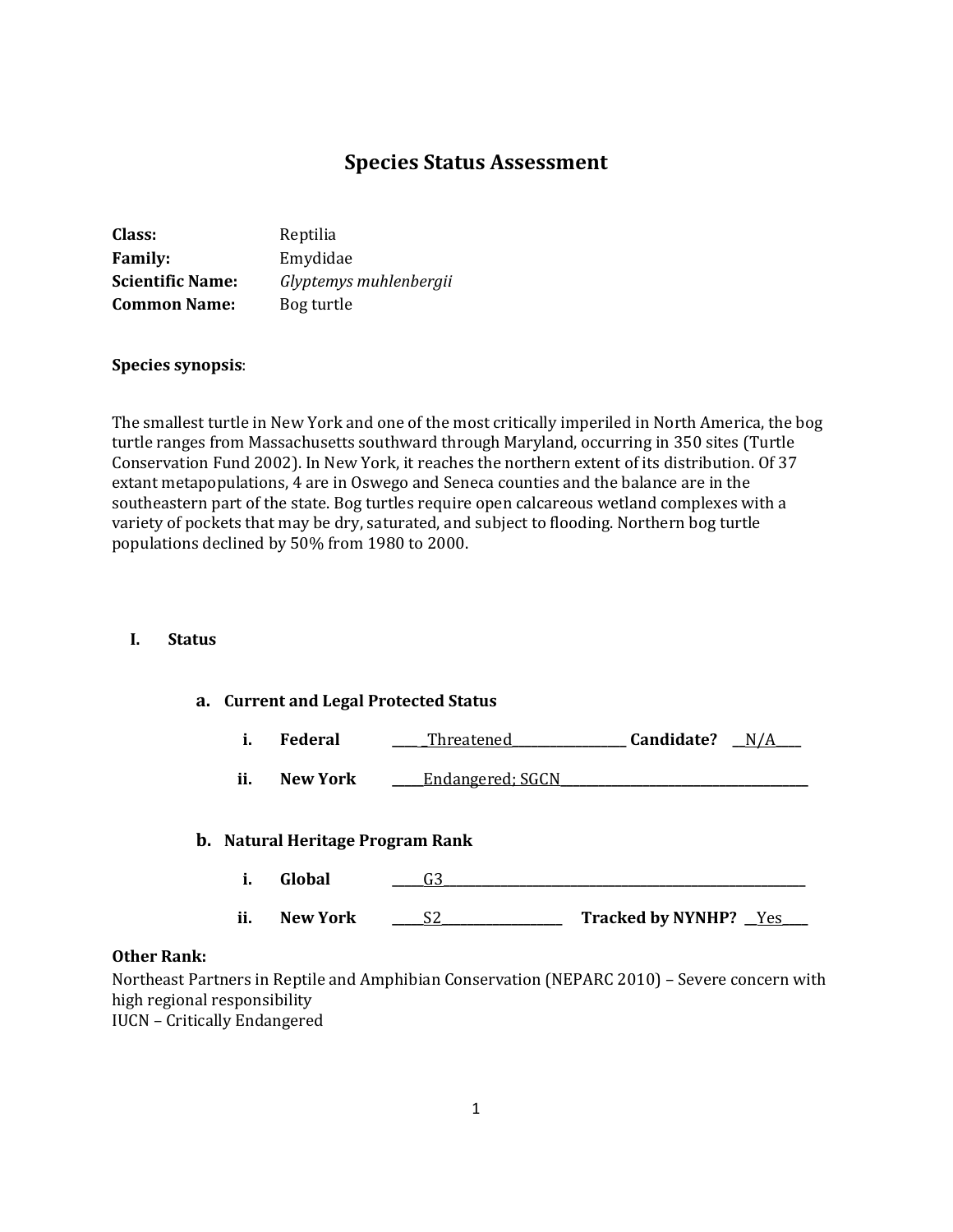### **Status Discussion:**

The federally threatened bog turtle occurs in two allopatric populations that are separated by 250 miles. The northern population is known to occur at 350 sites in seven states: Connecticut (5 sites), Delaware (4), Maryland (71), Massachusetts (3), New Jersey (165), New York (37), and Pennsylvania (75). It is listed as endangered in each of these states except Maryland, where it is threatened. The southern population is found in southern Virginia southward to northern Georgia. NEPARC (2010) lists bog turtle as a Species of Severe Concern because more than 75% of northeastern states list it as SGCN, and as a species of high responsibility because the Northeast comprises more than 50% of its distribution.

## **II. Abundance and Distribution Trends**

- **a. North America**
	- **i. Abundance**
	- **\_\_X\_\_ declining \_\_\_\_\_increasing \_\_\_\_\_\_stable \_\_\_\_\_unknown**
	- **ii. Distribution:**

**\_\_X\_\_ declining \_\_\_\_\_increasing \_\_\_\_\_\_stable \_\_\_\_\_unknown**

**Time frame considered: \_\_\_\_\_**1980-2000**\_\_\_\_\_\_\_\_\_\_\_\_\_\_\_\_\_\_\_\_\_\_\_\_\_\_\_\_\_\_\_\_\_\_\_\_\_**

## **b. Regional**

**i. Abundance**

**\_\_X\_\_ declining \_\_\_\_\_increasing \_\_\_\_\_stable \_\_\_\_\_\_unknown**

- **ii. Distribution:**
	- **\_\_X\_\_ declining \_\_\_\_\_increasing \_\_\_\_\_stable \_\_\_\_\_\_\_unknown**

**Regional Unit Considered: \_\_\_\_**Northern allopatric population**\_\_\_\_\_\_\_\_\_\_\_\_\_\_\_\_ Time Frame Considered: \_\_\_\_\_**1980-2000**\_\_\_\_\_\_\_\_\_\_\_\_\_\_\_\_\_\_\_\_\_\_\_\_\_\_\_\_\_\_\_\_\_\_\_\_\_\_\_\_**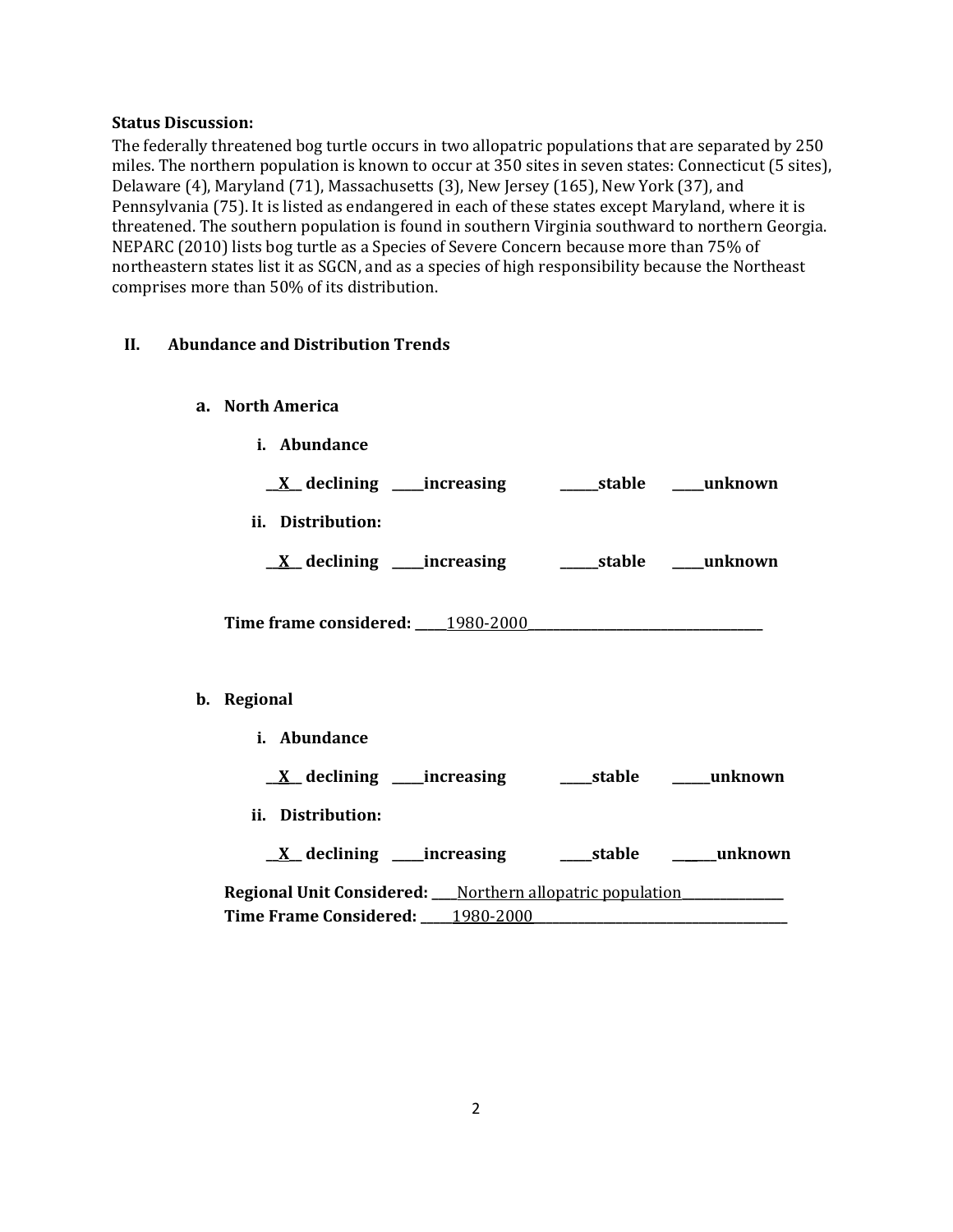**c. Adjacent States and Provinces**

| <b>CONNECTICUT</b>                                                                                                                 | Not Present ______                                              |                    | No data _______              |  |
|------------------------------------------------------------------------------------------------------------------------------------|-----------------------------------------------------------------|--------------------|------------------------------|--|
| i. Abundance                                                                                                                       |                                                                 |                    |                              |  |
|                                                                                                                                    | $\underline{X}$ declining ___ increasing ___ stable ___ unknown |                    |                              |  |
| ii. Distribution:                                                                                                                  |                                                                 |                    |                              |  |
|                                                                                                                                    | $\underline{X}$ declining ___ increasing ___ stable ___ unknown |                    |                              |  |
|                                                                                                                                    |                                                                 |                    |                              |  |
|                                                                                                                                    |                                                                 |                    |                              |  |
| MASSACHUSETTS Not Present ______                                                                                                   |                                                                 |                    | $\sim$ No data $\sim$ $\sim$ |  |
| i. Abundance                                                                                                                       |                                                                 |                    |                              |  |
|                                                                                                                                    | ___ declining ___ increasing ___ X_ stable ___ unknown          |                    |                              |  |
| ii. Distribution:                                                                                                                  |                                                                 |                    |                              |  |
|                                                                                                                                    | ___ declining ___ increasing ___ X_ stable ___ unknown          |                    |                              |  |
| Time frame considered: _Not specified; 3 occurrences since 1980                                                                    |                                                                 |                    |                              |  |
|                                                                                                                                    |                                                                 |                    |                              |  |
| There are three occurrences in MA: two are classified as good and one is classified as<br>poor. More than 50% is on private lands. |                                                                 |                    |                              |  |
| <b>NEW JERSEY</b>                                                                                                                  |                                                                 | Not Present ______ | No data ______               |  |

**i. Abundance \_\_X\_\_ declining \_\_\_\_\_ increasing \_\_\_\_\_ stable \_\_\_\_\_unknown ii. Distribution: \_\_X\_\_ declining \_\_\_\_\_ increasing \_\_\_\_\_ stable \_\_\_\_\_unknown** Time frame considered: \_\_\_50% of habitat lost since 1980\_\_\_\_\_\_\_\_\_\_\_\_\_\_\_\_\_\_\_\_\_\_\_\_ Listing Status: \_\_\_\_\_\_\_\_\_\_\_\_Endangered \_\_\_\_\_\_\_\_\_\_\_\_\_\_\_\_\_\_\_\_\_\_\_\_ SGCN? \_\_Yes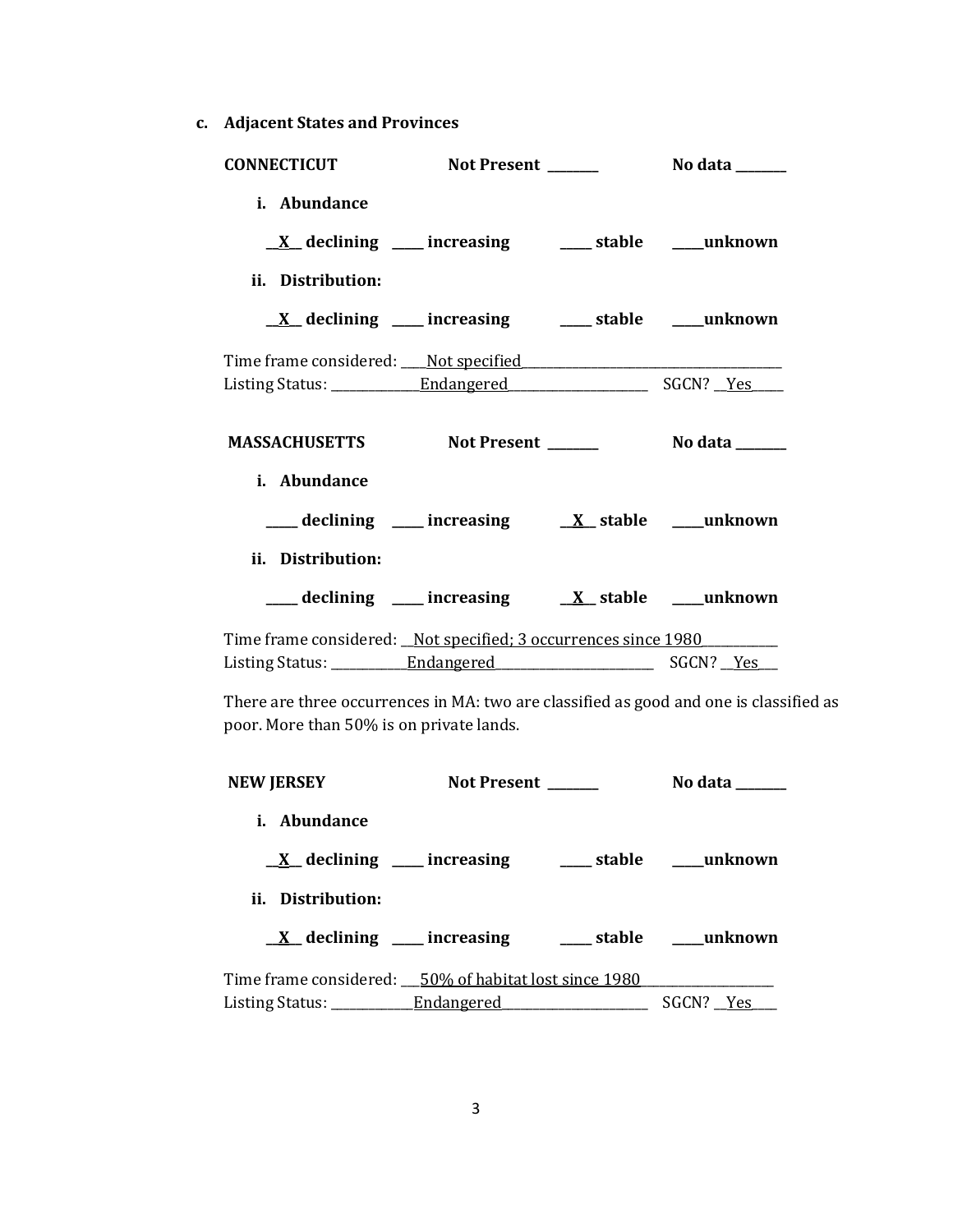| <b>PENNSYLVANIA</b>                                                  |                 |                |
|----------------------------------------------------------------------|-----------------|----------------|
| i. Abundance                                                         |                 |                |
|                                                                      |                 |                |
| ii. Distribution:                                                    |                 |                |
|                                                                      |                 |                |
|                                                                      |                 |                |
|                                                                      |                 |                |
| <b>QUEBEC</b>                                                        | Not Present $X$ | No data ______ |
| <b>VERMONT</b>                                                       | Not Present $X$ | No data ______ |
| <b>ONTARIO</b>                                                       | Not Present $X$ | No data ______ |
|                                                                      |                 |                |
| d. NEW YORK                                                          |                 | No data $\_\_$ |
| i. Abundance                                                         |                 |                |
| $\underline{X}$ declining ___ increasing ____ stable ____ unknown    |                 |                |
| ii. Distribution:                                                    |                 |                |
| $\underline{X}$ declining ____ increasing _____ stable _____ unknown |                 |                |
| Time frame considered: Since 1970s                                   |                 |                |

### **Monitoring in New York.**

Surveying and monitoring is ongoing at populations in the lower Hudson Valley and the Lake Plain. A three-year State Wildlife Grants project beginning in 2013 will result in site-specific management plans at selected bog turtle sites.

# **Trends Discussion:**

Bog turtle populations in North America have experienced a 50% reduction in range and numbers from 1980 to 2000 (USFWS 2001).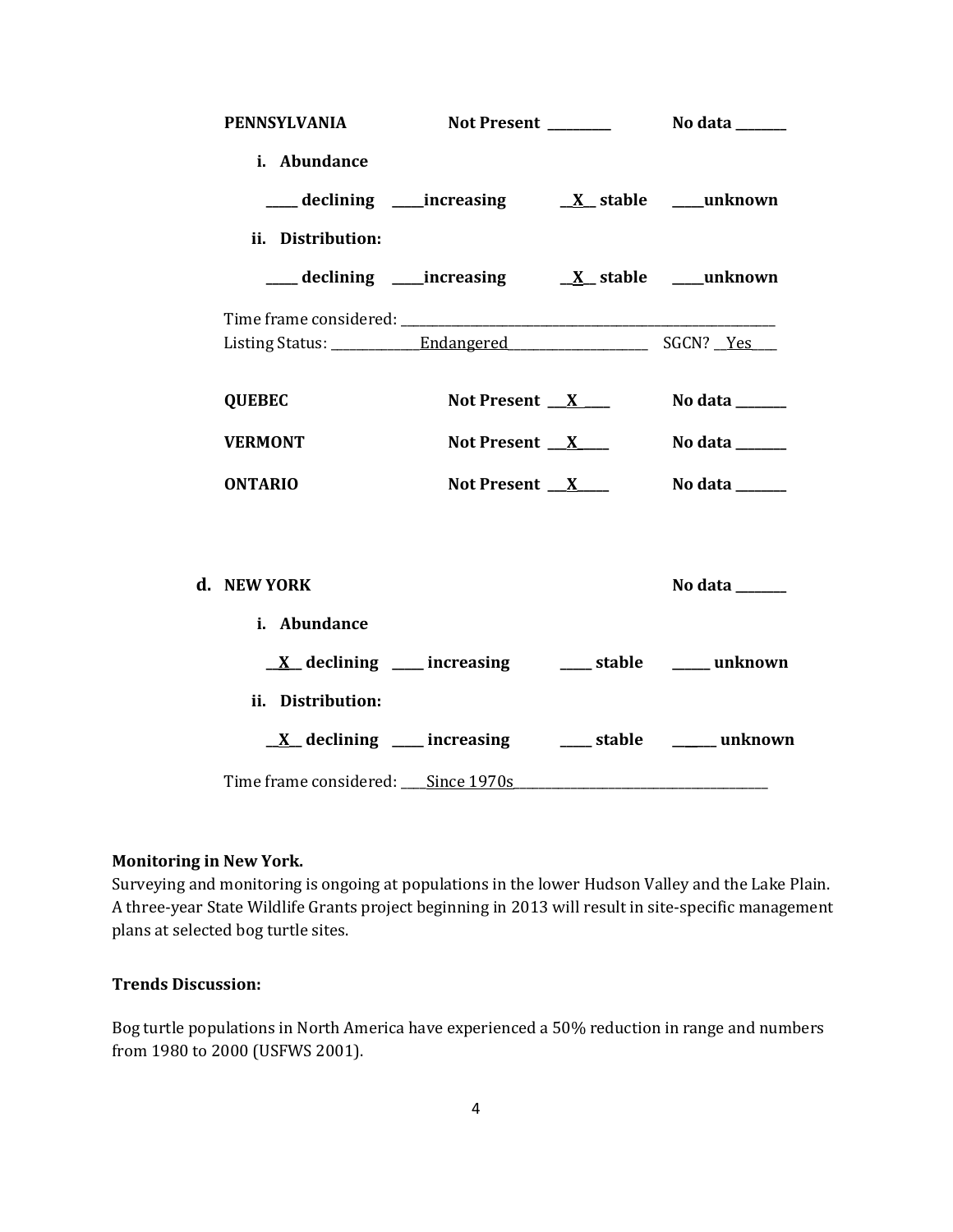The bog turtle has always been considered rare and secretive. Concern for its status was first expressed in the late 1960s and early 1970s. Perhaps as a result of increased survey efforts, many new populations have been identified since its consideration for federal listing in 1996, prompting speculation that bog turtles were more secretive than rare. A "Standardized Bog Turtle Site-Quality Analysis" defines Population Analysis Sites (PAS) to describe bog turtle occurrences based on the likelihood of turtles moving between the occurrences (Klemens 1993). In some cases, this approach inflated the number of sites by changing the definition of those sites. Many of the current 350 PAS are small, marginally viable, or under threat from development.

The New York State Amphibian and Reptile Atlas distribution map illustrates the loss of historical records from several areas in the state. A total of 55 survey quads have historic records (pre-1990), but only 17 of those still supported populations during the atlas survey period, 1990-99. Six survey quads have new records since 1999 for a total of 23 survey quads with records. This is a loss of 58% in occupied atlas survey blocks since prior to 1990.



**Figure 1**: Current and historical distribution of bog turtles in NY (NY Amphibian and Reptile Atlas, NYSDEC).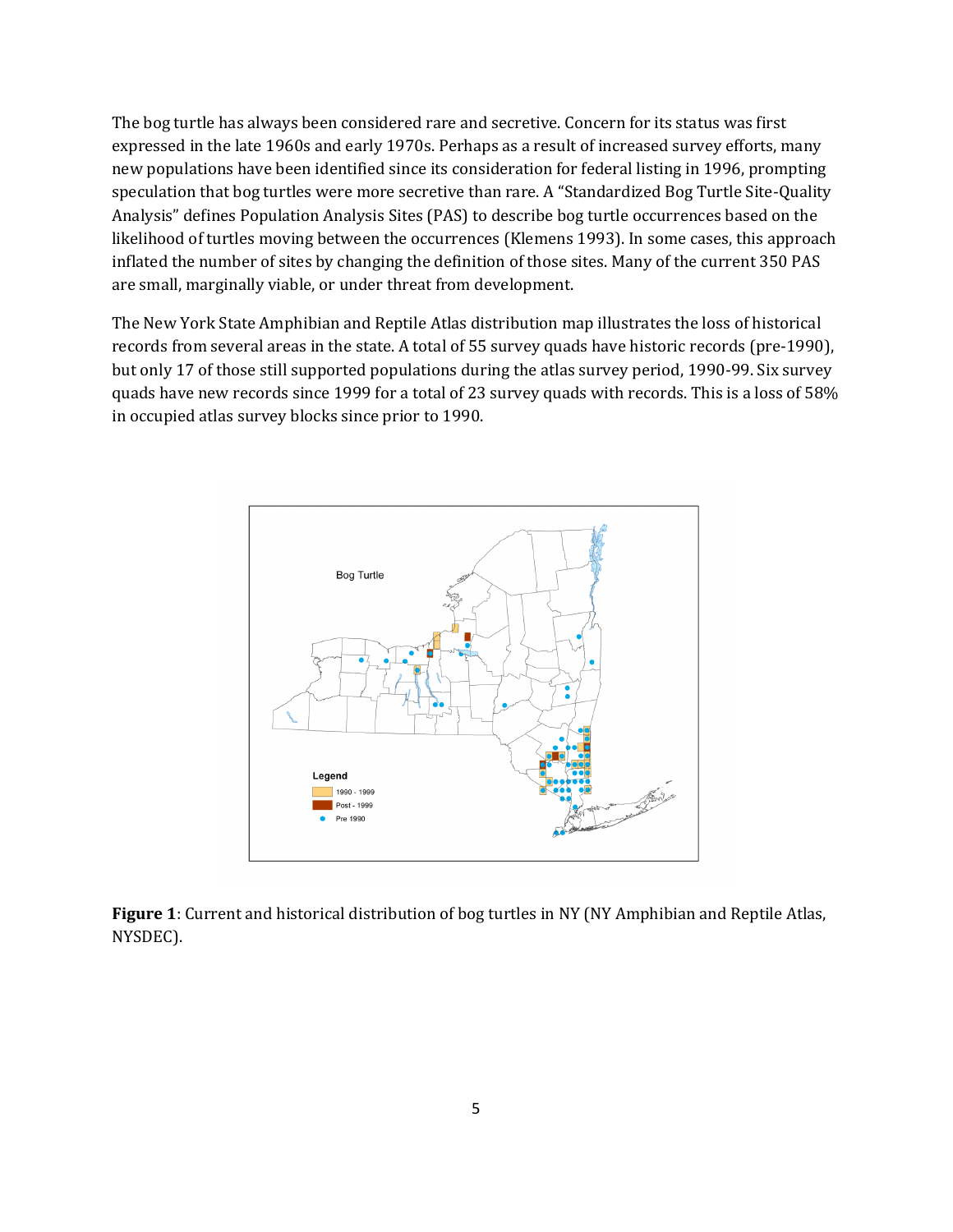

**Figure 2**: North American distribution of bog turtle (NatureServe 2013).



**Figure 3**: Conservation status of bog turtle in North America (NatureServe 2013).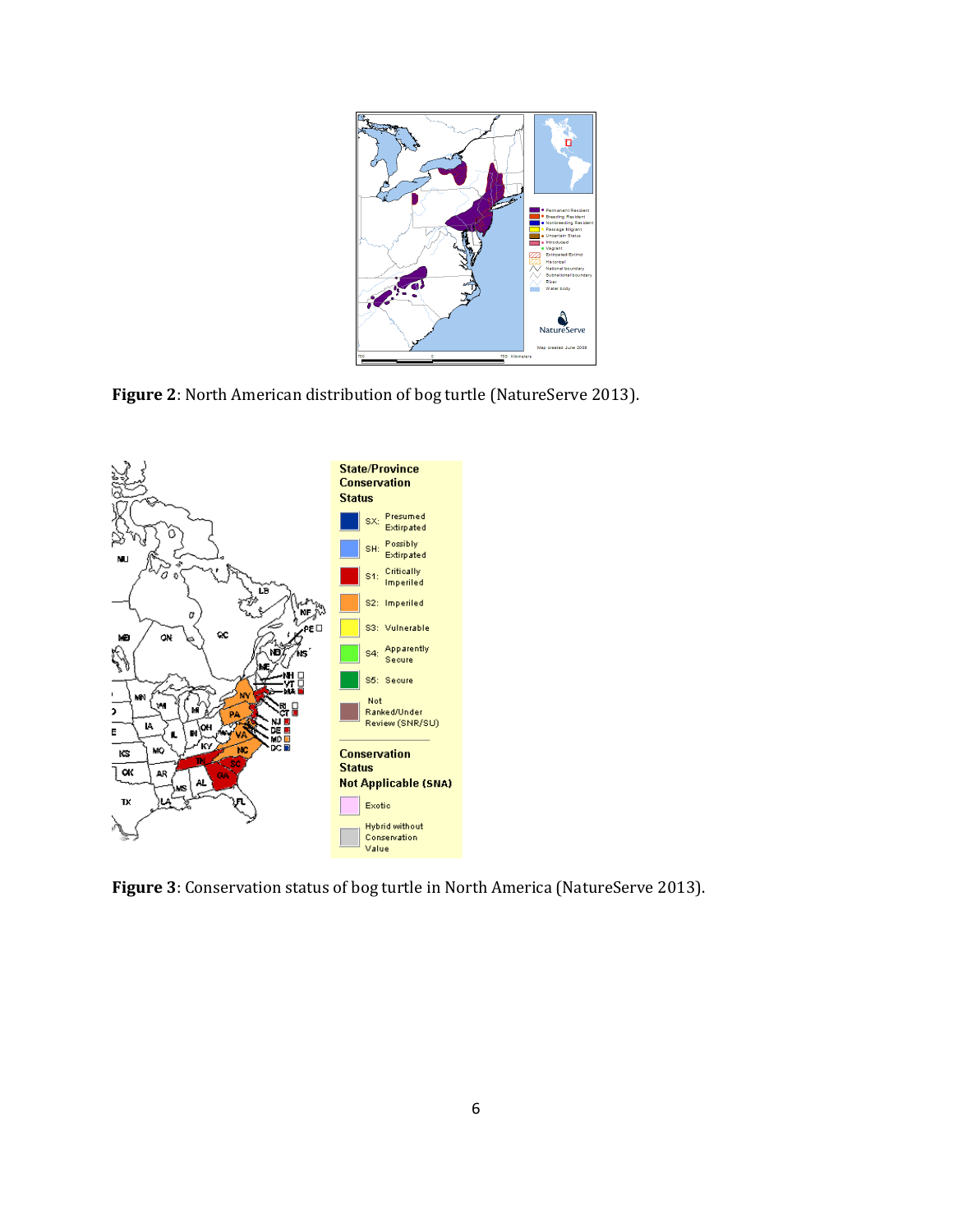#### **III. New York Rarity, if known:**

| Historic      | # of Animals | # of Locations | % of State |
|---------------|--------------|----------------|------------|
| prior to 1970 |              |                |            |
| prior to 1980 |              |                |            |
| prior to 1990 |              |                |            |

### **Details of historic occurrence:**

There are records of historic or extirpated populations in the following counties: Albany, Dutchess, Genesee, Monroe, Onondaga, Rensselaer, Rockland, Otsego, Sullivan, Tompkins, Ulster, Warren, Wayne, and Westchester.

| Current | # of Animals | # of Locations | % of State |
|---------|--------------|----------------|------------|
|         |              |                |            |

## **Details of current occurrence:**

NY Natural Heritage Program tracks bog turtles using Element Occurrences (EOs), which are divided into Principle and Sub-Element occurrences (Jaycox et al. 2005). There are currently 126 filtered EOs for bog turtle, 61 of which are principle EOs and 65 of which are sub-EOs. Of the 61 principle EOs, 19 are considered extant (ranked A, B, C, D, or E) 25 are ranked as F (Failed to find), 11 are ranked as H (Historic), 5 are U (Unrankable) and 1 is X? (Extirpated).

Bog turtles are restricted primarily to the southeastern part of the state, on both sides of the Hudson River, where in 2001, 33 extant metapopulations were described in the USFWS recovery plan in small areas in seven counties. This area is divided into three recovery subunits: Hudson Valley, Harlem/Housatonic, and Wallkill. Currently, sub-EOs occur in the following distribution: Columbia (6), Dutchess (50), Orange (16), Putnam (6), Sullivan (2), Ulster (1), and Westchester (1). Additional populations are known from central New York, in Oswego (3), Seneca (1), and Wayne (1) counties. All but 2 of the 37 extant sites were ranked (USFWS 2001): 8 were classified as good, 15 fair, and 12 poor.

The USFWS is currently performing the second 5-year species status review and Population Analysis Sites re-evaluation.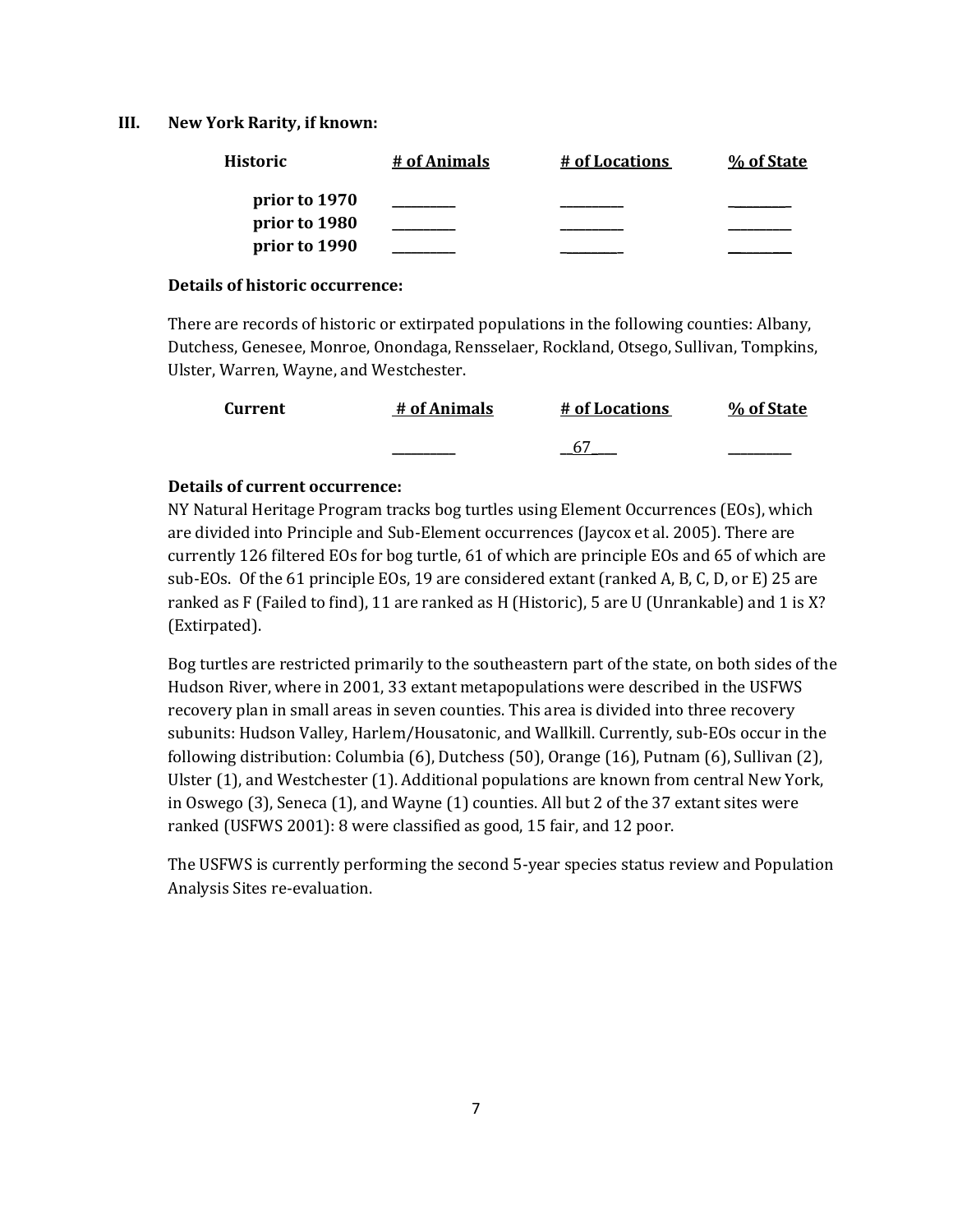**New York's Contribution to Species North American Range:**

| % of NA Range in New York    | <b>Classification of New York Range</b> |  |
|------------------------------|-----------------------------------------|--|
| <sub>___</sub> 100 (endemic) | – Core                                  |  |
| $-76-99$                     | $X$ Peripheral                          |  |
| 51-75                        | Disjunct                                |  |
| 26-50                        | Distance to core population:            |  |
| $X_1-25$                     |                                         |  |

**IV. Primary Habitat or Community Type:** 

- 1. Freshwater Marsh
- 2. Wet Meadow/Shrub Swamp
- 3. Great Lakes Freshwater Estuary Marsh
- 4. Open Acidic Peatlands
- 5. Mixed Hardwood Swamp
- 6. Open Alkaline Peatlands

# **Habitat or Community Type Trend in New York:**

| ____Stable<br>$X$ Declining                 | ____ Increasing | __Unknown           |
|---------------------------------------------|-----------------|---------------------|
| Time frame of decline/increase: Since 1950s |                 |                     |
| <b>Habitat Specialist?</b>                  | $X$ Yes         | No.                 |
| <b>Indicator Species?</b>                   | Yes             | X<br>N <sub>0</sub> |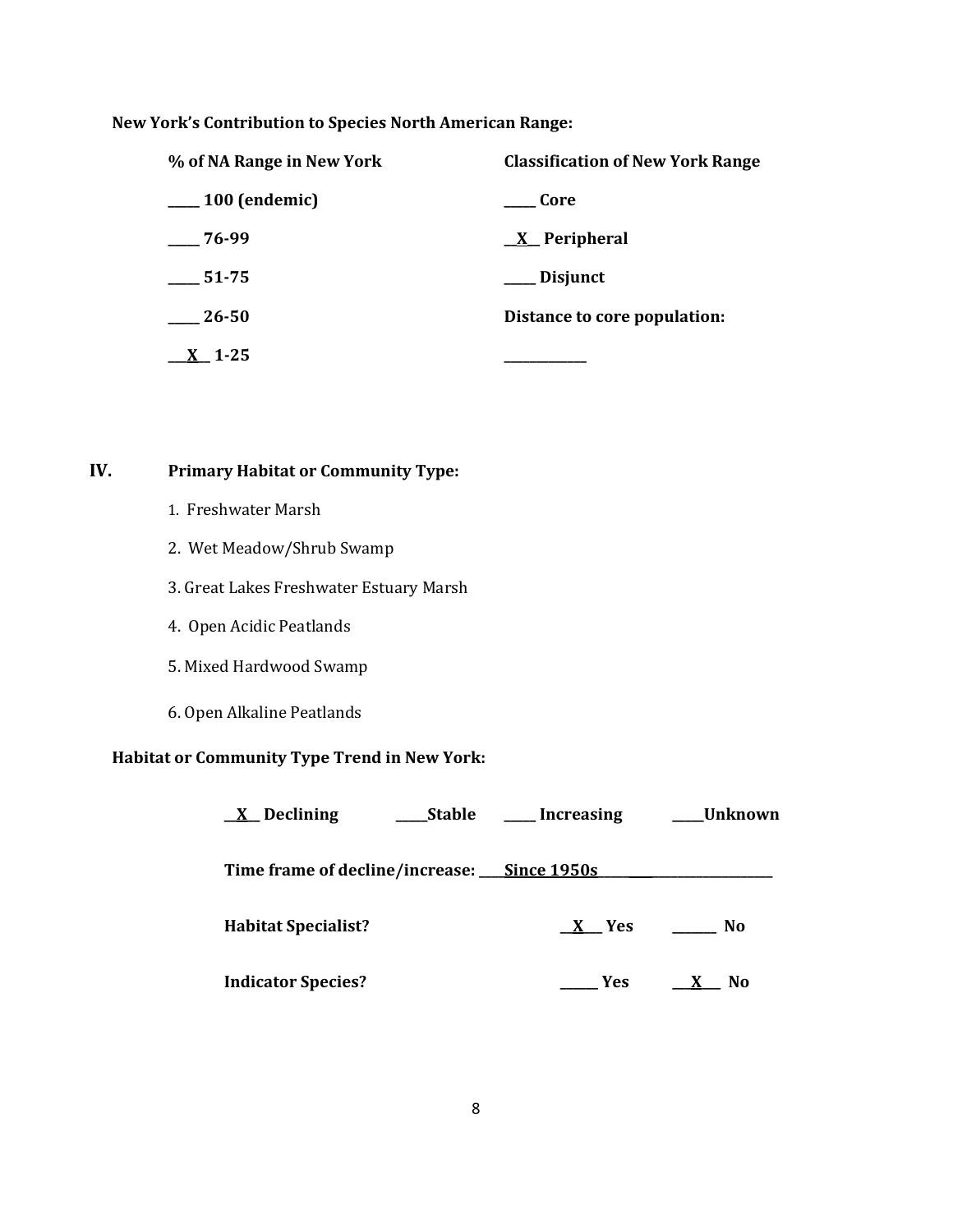## **Habitat Discussion:**

Bog turtles occur low-lying, open wetlands bordered by woodlands, particularly calcareous fens, herbaceous sedge meadows, and pastures. These wetlands are characterized by a continuous flow of water seeping through the saturated soil surface. Within these wetlands, bog turtles need a variety of micro-habitats for basking, foraging, nesting, shelter, and hibernation including dry pockets, saturated areas, and areas that are subject to flooding. Home ranges vary from 0.5 to 2.0 ha (see Shoemaker et al. 2011).

Hibernation occurs in more densely vegetated areas of the wetland complex, where turtles use channels beneath hummocks that are covered with small trees and shrubs (USFWS 2001). Individuals may also hibernate in the soft mud of spring-fed rivulets (Gibbs et al. 2007).

The presence of beaver, deer, and sometimes livestock maintain suitable wetlands. Natural succession necessitates that bog turtles find new suitable habitat when wetlands become shrubby or are flooded due to extensive beaver activity. Bog turtles move between adjacent areas of suitable habitat.

# **V. New York Species Demographics and Life History**

- **\_\_X\_\_\_ Breeder in New York**
	- **\_\_X\_\_ Summer Resident**
	- **\_\_X\_\_ Winter Resident**
	- **\_\_\_\_\_ Anadromous**
- **\_\_\_\_\_ Non-breeder in New York**
	- **\_\_\_\_\_ Summer Resident**
	- **\_\_\_\_\_ Winter Resident**
	- **\_\_\_\_\_ Catadromous**
- **\_\_\_\_\_ Migratory only**
- **\_\_\_\_\_Unknown**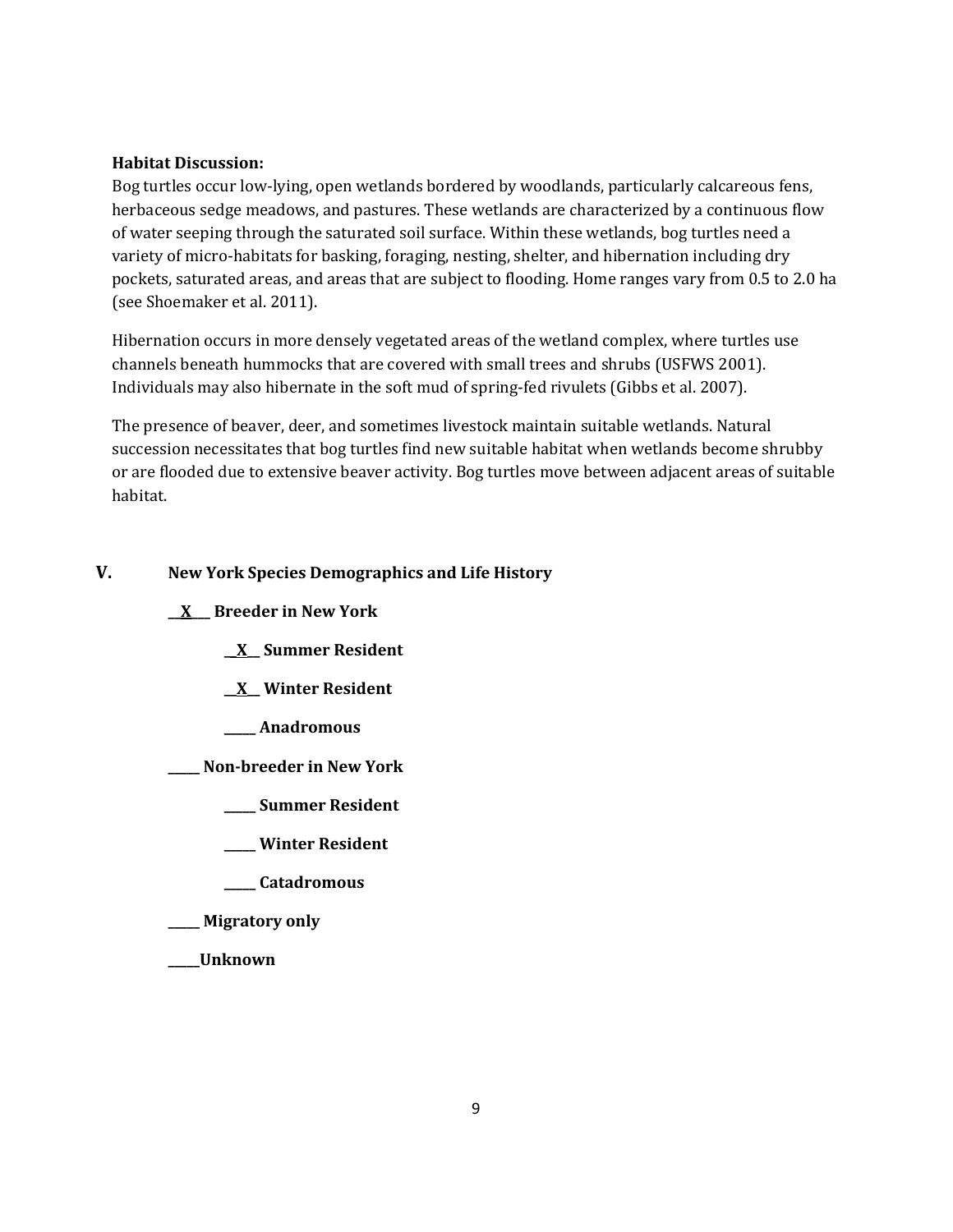## **Species Demographics and Life History Discussion:**

Bog turtles are naturally limited by low reproductive productivity, low juvenile survivorship, and a long maturation period. Sexual maturity is reached in 8 to 11 years. In New York bog turtles are active from late April to mid-September. Most studies report a 1:1 sex ratio, but in southeastern New York, J. Behler (see USFWS 2001) reported a 1:2 male to female ratio. Clutches range from 1 to 5 eggs and average 3 to 5. In New York, eggs hatch in the fall and hatchlings begin growth during the following summer. Bog turtles are suspected to live 30 years.

Kiviat (1978) found that bog turtles are able to successfully disperse between suitable habitat patches within a stable wetland complex in response to changes in suitability due to succession or water levels.

Common predators of adults, young and eggs include raccoon, skunk, possum and crow.

# **VI. Threats:**

Bog turtles are most seriously threatened by destruction and fragmentation of suitable wetland habitat from alterations in groundwater, nonpoint source pollution (fertilizer and septic runoff), invasive plant species (common reed, purple loosestrife), off-road vehicle traffic, and filling of wetlands. Fire suppression and the decline of grazing livestock also contribute to the succession of suitable open wetland habitat (MA SWAP). While light grazing by livestock is beneficial to maintenance of bog turtle habitat, heavy grazing is detrimental due to overload of nutrients, trampling of habitat, overgrazing, and crushing of adults. The bog turtle is prized in the pet trade and collection is a serious threat despite legal protection.

Bog turtle was classified as "extremely vulnerable" to predicted climate change in an assessment of vulnerability conducted by the New York Natural Heritage Program (Schlesinger et al. 2011).

## **Are there regulatory mechanisms that protect the species or its habitat in New York?**

**\_\_\_\_\_\_\_ No \_\_\_\_\_ Unknown**

**\_\_\_X\_\_ Yes**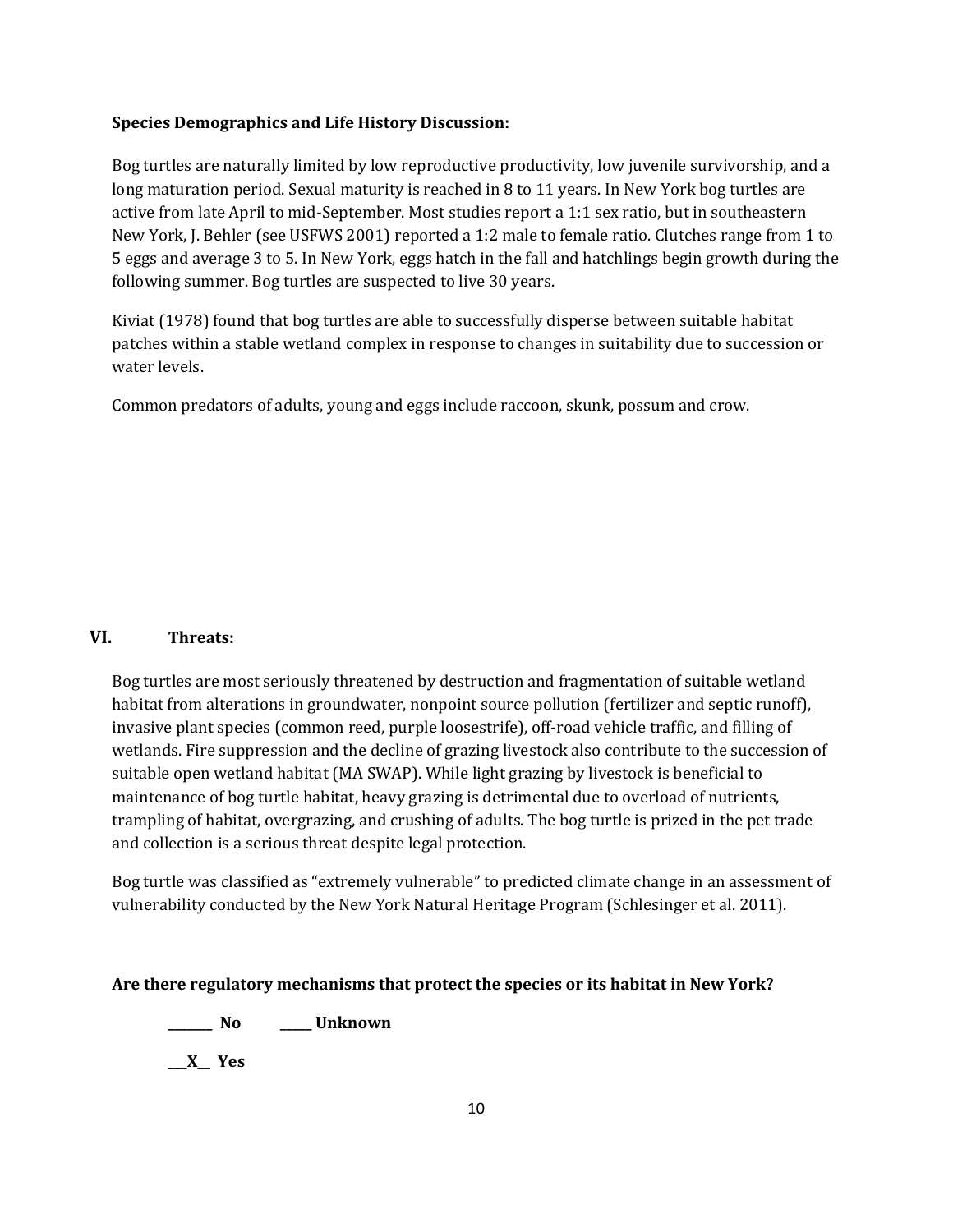The bog turtle is a federally threatened and state endangered species in New York and is protected by Environmental Conservation Law (ECL) section 11-0535 and the New York Code of Rules and Regulations (6 NYCRR Part 182). A permit is required for any proposed project that may result in a take of a species listed as Threatened or Endangered, including, but not limited to, actions that may kill or harm individual animals or result in the adverse modification, degradation or destruction of habitat occupied by the listed species.

The Freshwater Wetlands Act provides protection for wetlands greater than 12.4 acres in size under Article 24 of the NYS Conservation Law. Since 1992, bog turtles are included in Appendix I of the Convention on International Trade in Endangered Species of Wild Flora and Fauna (CITES).

In 2006, the State of New York adopted legislation (ECL section 11-0107 sub 2) that gave all native frogs, turtles, snakes, lizards and salamanders legal protection as game species, with very few open to harvest. The legislation also outlaws the sale of any native species of herpetofauna regardless of its origin.

Even with these protections, habitat loss and degradation still take place. Indirect impacts associated with storm water or other activities outside of the wetland and adjacent areas can still negatively impact the bog turtle wetland.

# **Describe knowledge of management/conservation actions that are needed for recovery/conservation, or to eliminate, minimize, or compensate for the identified threats:**

The Landowner Incentive Program (LIP) for Management and Protection of Bog Turtle Habitat is a grant program administered by the New York State Department of Environmental Conservation (DEC) to encourage landowners to participate in management and protection of bog turtle habitat.

The NRCS program, Working lands for Wildlife, and the Wetlands Reserve Program also provide funding for habitat management on private lands.

Management recommendations are provided in the Federal recovery plan (USFWS 2001) and by agency personnel.

The Comprehensive Wildlife Conservation Strategy (NYSDEC 2005) includes recommendations for the following actions for uncommon turtles of wetlands, which includes bog turtle. Conservation actions following IUCN taxonomy are categorized in the table.

# **Easement acquisition:**

Secure habitats critical to species survival by acquisition of conservation easements for wetlands and adjacent uplands.

## **Habitat management:**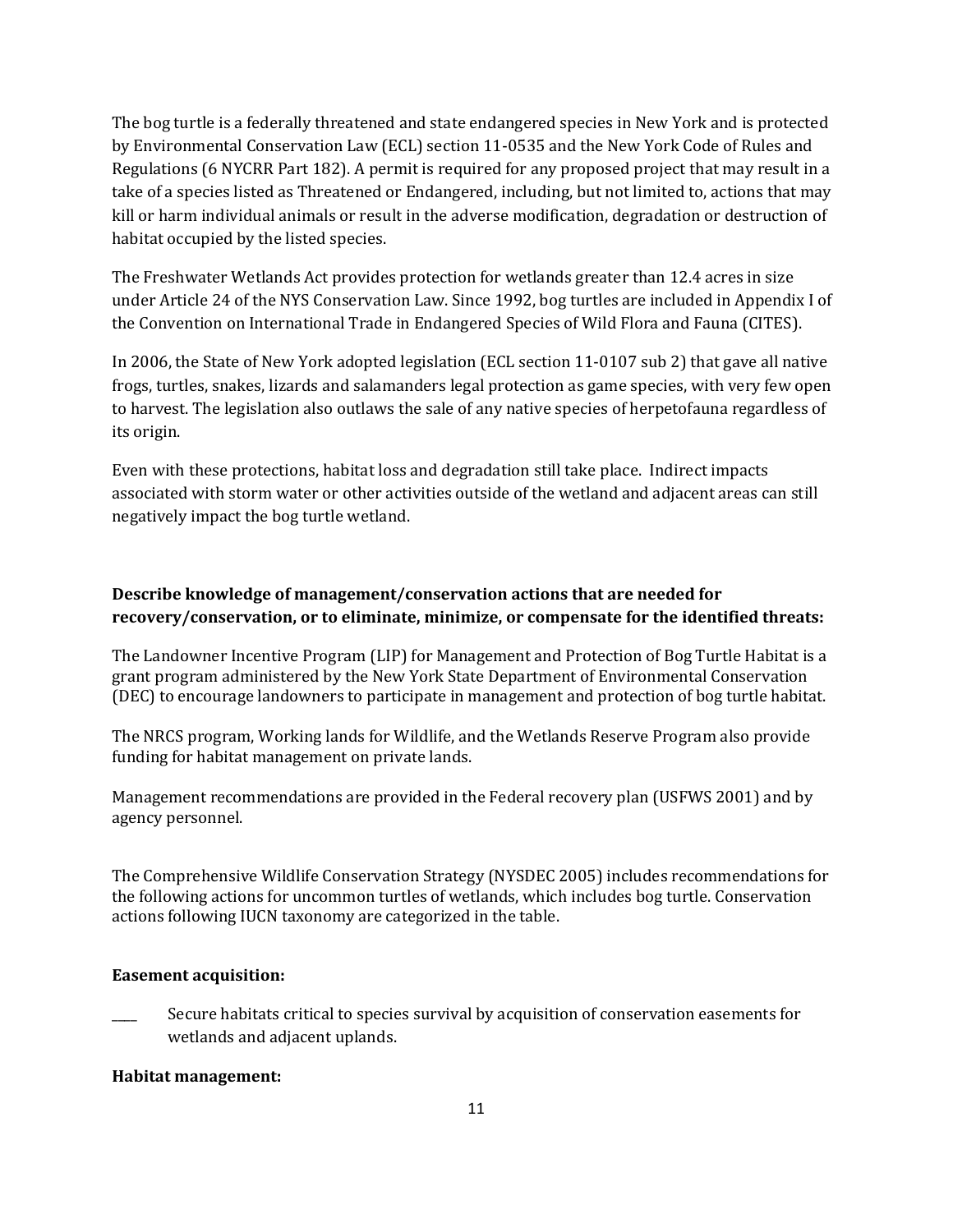- \_\_\_\_ Develop and implement mitigation strategies to manage adverse effects of habitat fragmentation.
- \_\_\_\_ Conduct a variety of habitat management activities where needed, including management of vegetation succession, management of invasive species, maintenance of hydrological regimes, curtailment of contaminant inputs, and management of human access, in order to preserve wetland suitability for these uncommon turtles of wetlands.

### **Habitat research:**

Develop standardized habitat survey protocols, and implement survey protocols at all known and potentially suitable sites, to document the character, quality and extent of occupied habitat.

### **Modify regulation:**

\_\_\_\_ Modify Freshwater Wetlands Act, in order to protect wetlands smaller than 12.4 acres where they support species of conservation concern, and in order to expand the protected upland buffer beyond the 100-foot limit where necessary.

### **Other action:**

- Develop and implement mitigation measures to manage turtle population losses to egg predators and to vehicular roadkill.
- \_\_\_\_ Enhance law enforcement and public education in order to curtail collection/translocation of turtle specimens.
- Determine significance of specific threats to populations of species in this group, and formulate management options to control significant threats.

#### **Population enhancement:**

\_\_\_\_ Employ restoration techniques for bog turtle, Blanding's turtle and mud turtle at selected sites as needed, including captive breeding, headstarting, nest protection, and repatriation/relocation strategies.

#### **Population monitoring:**

\_\_\_\_ Conduct periodic re-survey of known sites of species occurrence, in order to detect population trends.

#### **Statewide baseline survey:**

Develop standardized population survey protocols, and implement survey protocols at all known and potentially suitable sites, to document the extent of occupied habitat.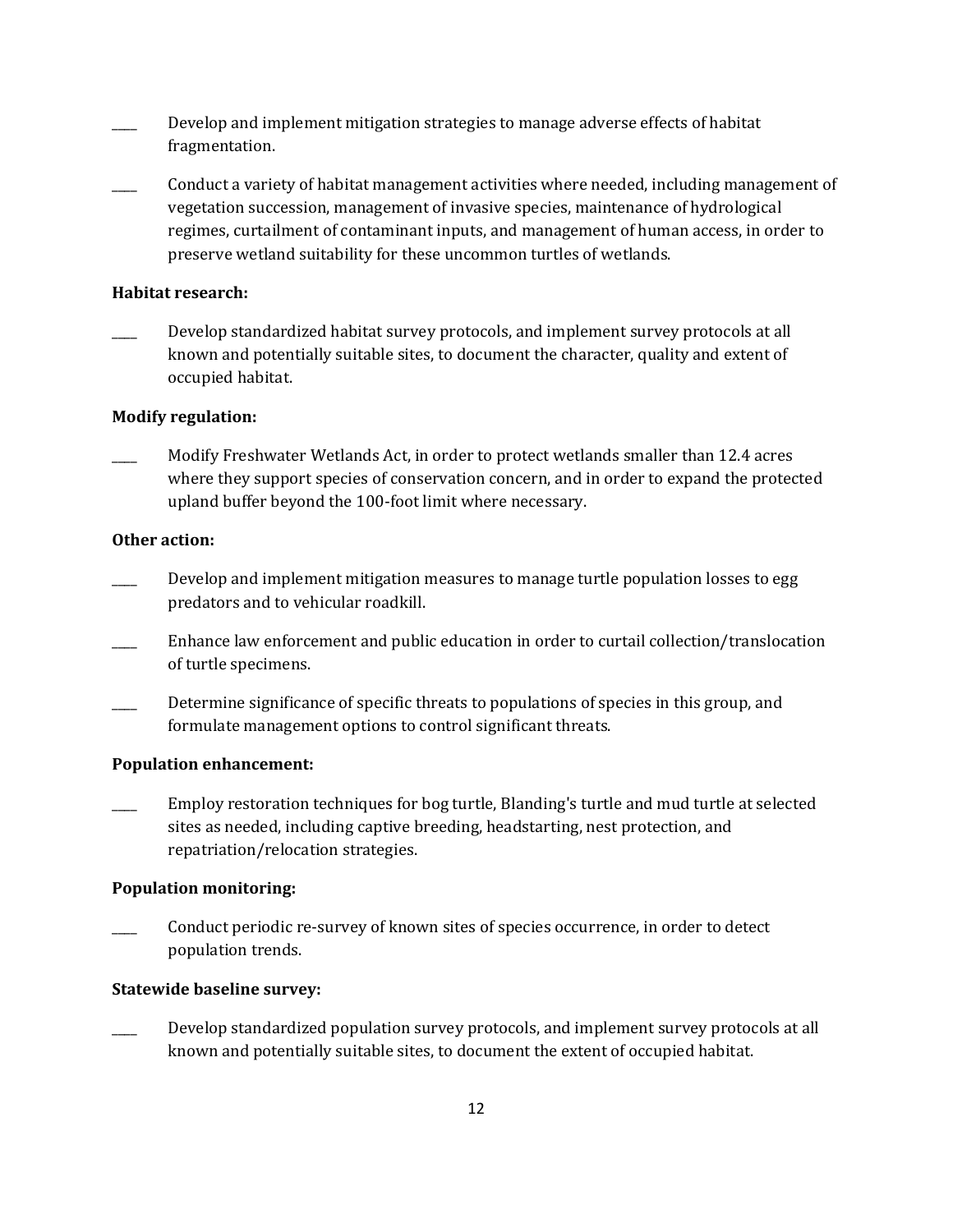| <b>Conservation Actions</b>             |                                                |  |
|-----------------------------------------|------------------------------------------------|--|
| <b>Action</b><br><b>Action Category</b> |                                                |  |
| Land/Water Protection                   | Site/Area Protection                           |  |
| Land/Water Protection                   | Resource/Habitat Protection                    |  |
| Land/Water Management                   | Site/Area Management                           |  |
| Land/Water Management                   | <b>Habitat and Natural Process Restoration</b> |  |
| Land/Water Management                   | Invasive/Problematic Species Control           |  |
| Species Management                      | <b>Species Recovery</b>                        |  |
| <b>Education &amp; Awareness</b>        | <b>Awareness &amp; Communications</b>          |  |
| Law/Policy                              | Legislation                                    |  |
| Law/Policy                              | Compliance & Enforcement                       |  |

## **VII. References**

Bury, R.B. 1979. Review of the ecology and conservation of the bog turtle, *Clemmys muhlenbergii*. U.S. Fish and Wildlife Service, Special Scientific Report -Wildlife 219.

Gibbs, J. P., A. R. Breisch, P. K. Ducey, G. Johnson, J. L. Behler, and R. C. Bothner. 2007. The amphibians and reptiles of New York state. Oxford University Press, New York. xv + 422 pp.

Jaycox, J. W., P. G. Novak, and A. R. Breisch. 2005. Hudson River Valley Bog Turtle Monitoring (1998- 2003). Unpublished report to the New York State Department of Environmental Conservation, Hudson River Estuary Program. 44 pp.

Kiviat, E. 1978. Bog turtle habitat ecology. Bull. Chicago Herpetol. Sot. 13(2):29-42.

Klemens, M.W. 1993. Standardized bog turtle site-quality analysis. Unpublished report to USFWS (State College, PA) December 31, 1993. 7pp.